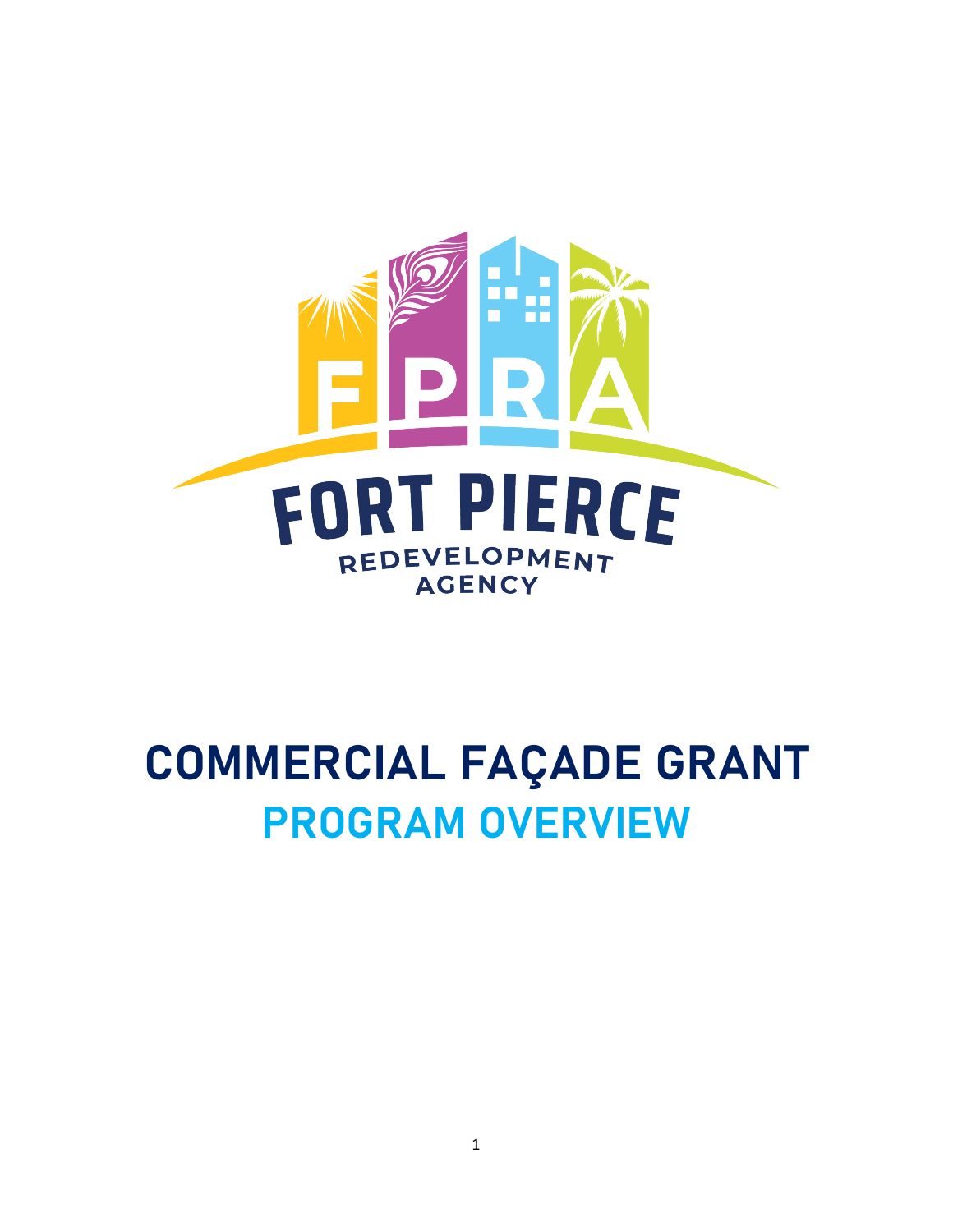# **Table of Contents**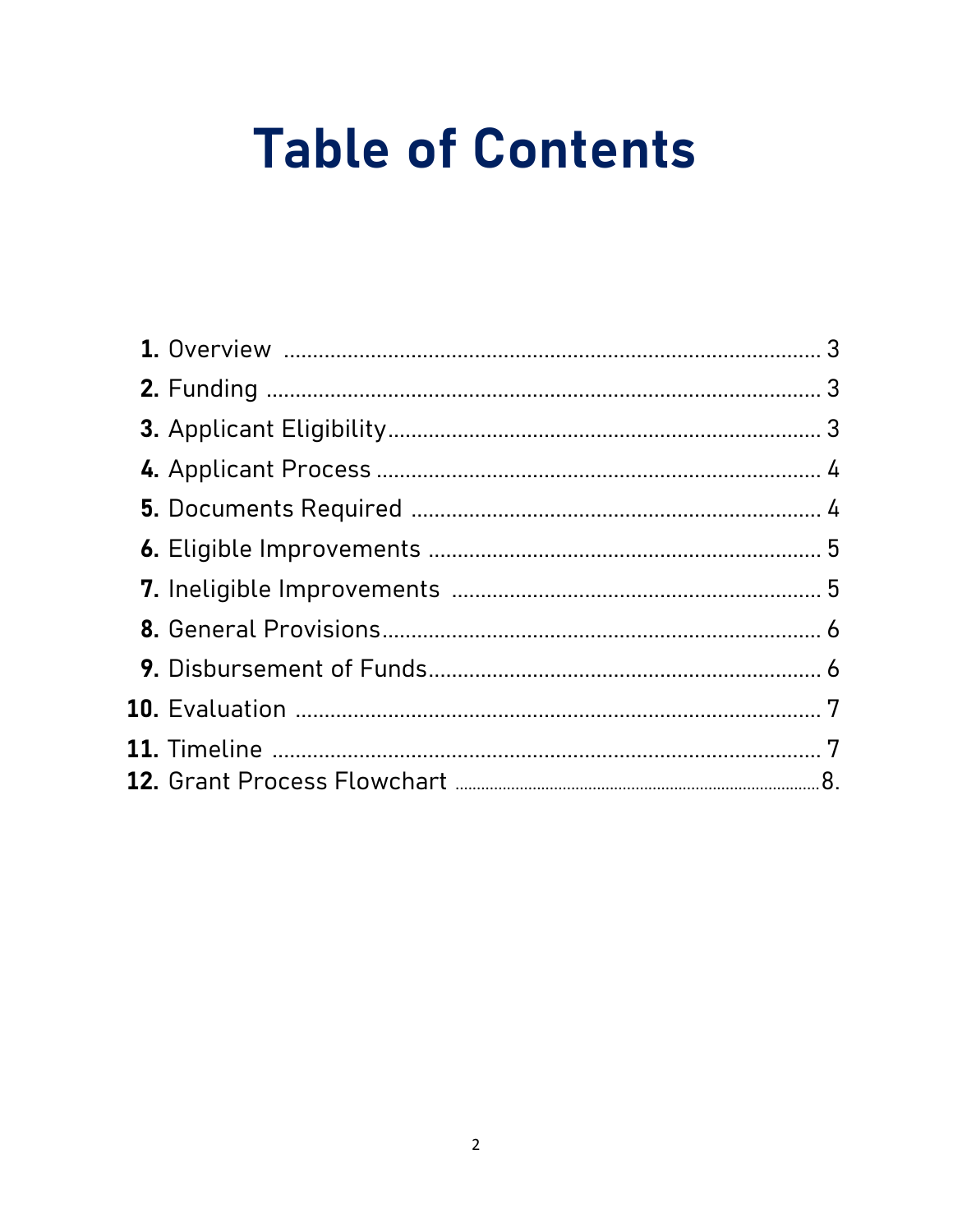#### **1. OVERVIEW**

The intent of the Commercial Façade Grant Program is to support the revitalization of the commercial corridors in the FPRA district by stimulating private investment in improvements that enhance the appearance of buildings and properties and eliminate blight and non-conforming design standards. This program is designed to encourage redevelopment of the FPRA by enhancing its visual aesthetics which will lead to increased property values, tenant occupancy, economic development, and job creation. This program will complement other revitalization efforts to ensure the maximum leverage of resources and support local businesses.

It is the intent of this program to encourage improvements to private properties that go well beyond what is required under the City of Fort Pierce Land Development Code to enhance the form, function, and design quality of this redevelopment district.

The FPRA reserves the right to approve or deny any Commercial Façade Grant Program application and to deny payment at any time if, in its sole and absolute discretion, it determines that the business will not advance the goals and objectives established for redevelopment of the FPRA District.

#### **2. FUNDING**

The Commercial Façade Improvement Grant Program offers financial assistance in the form of a reimbursable, matching (50%) grant up to \$25,000 to the property or business owner for eligible expenses associated with improving the external appearance of their business and to encourage businesses to invest in their operations. Grants cannot be awarded retroactively for work that has already been completed.

Grant funding examples:

| <b>Eligible Project Cost</b> | <b>FPRA Contribution</b> | Applicant |
|------------------------------|--------------------------|-----------|
| Contribution                 |                          |           |
| \$50,000                     | \$25,000                 | \$25,000  |
| \$30,000                     | \$15,000                 | \$15,000  |
| \$15,000                     | \$7,500                  | \$7,500   |
| \$5,000                      | \$2,500                  | \$2,500   |

#### **3. APPLICANT ELIGIBLITY**

The Commercial Façade Grant program is available to fund eligible exterior improvements on commercial, industrial, and mixed-use properties.

- To be eligible the building must be located within the FPRA District and be commercially zoned.
- Residential and governmental facilities do not qualify for this program.
- Application will be rejected if the property has any judgement liens, code violations, or delinquencies in mortgage or tax obligations.
- If the Applicant (Applicant is defined as the entity that is completing the application) is not the building and property owner, the building and property owner must agree in writing to allow and support the application as part of the application process (per Property Owner Affidavit).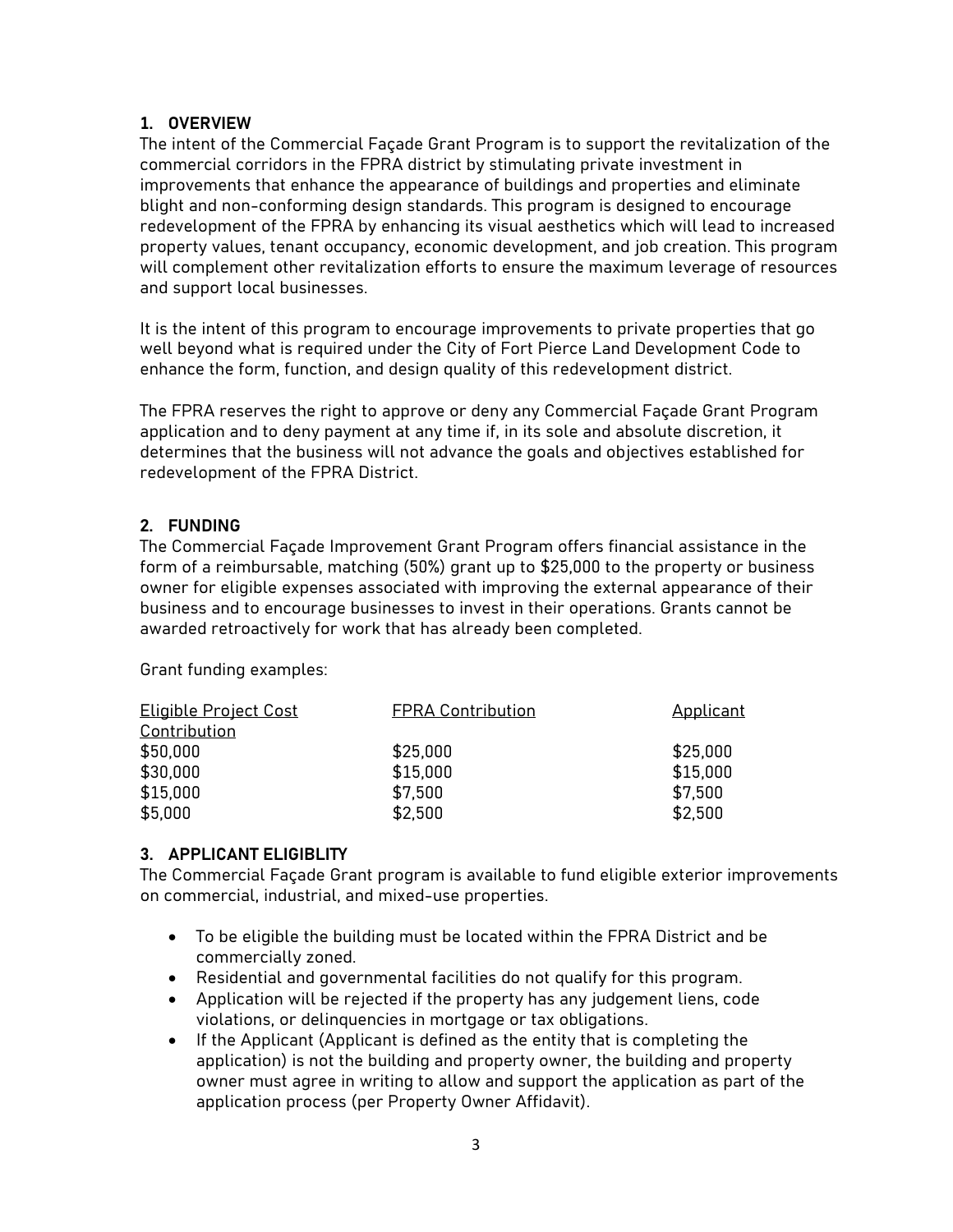- Project must have proper City permits and FPRA approval prior to beginning work. Any application where work has started prior to receiving permits and approvals will be rejected.
- A project timeline must be provided with the application. The Project must be started within six (6) months from the date of FPRA Board approval and completed within 12 months of building permit issuance. Failure to do so, without an approved deviation by the FPRA, will result in termination of the grant.
- Business must meet City of Fort Pierce Business Tax Receipt requirements.

#### **4. APPLICATION PROCESS**

- 1. Ensure that your property is located within the FPRA District.
- 2. Review program guidelines and eligibility requirements.
- 3. Complete the [Pre-Application Form.](https://choosefortpierce.com/FormCenter/Economic-Development-Incentive-Program-18/COMMERCIAL-FACADE-GRANT-PROGRAM-PREAPPLI-91)
- 4. A staff member will contact you within ten (10) business days of receiving your Pre-Application Form to determine your eligibility and provide information on the grant application.
- 5. Complete Grant Application and attach all required documents. Incomplete applications will be returned to the applicant and will NOT be evaluated until all requirements are met.
- 6. Staff will evaluate application based on the provided evaluation criteria. If application receives less than 60 out of 100 points, it will not be eligible for funding.
- 7. The CRA Advisory Committee will review rankings and make recommendation to FPRA Board. FPRA Board will make final determination and execute grant agreement.
- 8. Applicants will receive written notification of approval or denial of funding.

\*To request a paper application in person or in the mail, please call 772-828-1861 or email [mgarcia@cityoffortpierce.com](mailto:mgarcia@cityoffortpierce.com)

#### **5. DOCUMENTS REQUIRED**

The following documentation must be attached to your application.

#### **Pre-Application**

- Map of project location.
- Two (2) color photographs of the exterior of the property in its current condition.
- Project concept, rendering or any other relevant materials that convey the physical improvements proposed to be made.

#### **Grant Application**

- Proof of building ownership
- Copy of signed multi-year lease (including written permission from the property owner to make changes outlined in the project, see Property Owner Affidavit), or copy of Deed showing ownership of the property by the business owner.
- A minimum of two (2) cost estimates from different licensed contractors. These cost estimates MUST be for the same improvements. Estimates should be broken out in detail, especially if any non-eligible improvements are being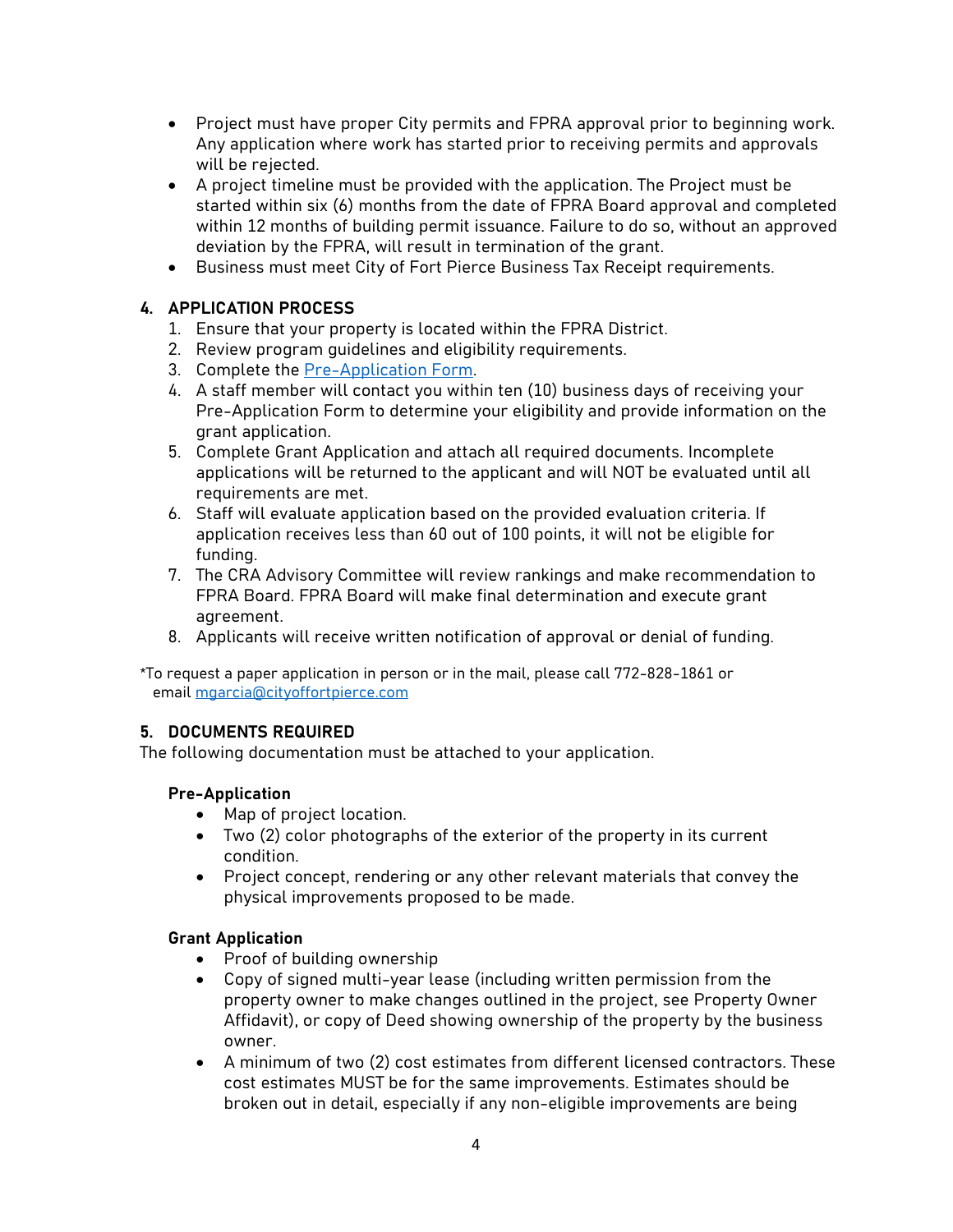completed, as this allows FPRA to compare based on only grant eligible improvements being performed.

• Proof of funds to fully fund the project.

#### **6. ELIGIBLE IMPROVEMENTS:**

Eligible improvements are restricted to work done on the exterior of the building and associated elements that are visible from the corridor. A Corridor can be a public road or public thoroughfare for pedestrian traffic. All work must be performed to applicable codes.

Examples of eligible improvements are listed below; however, this list is not exhaustive:

- Signs including removing the old and the design, production, and installation of new signs or renovation of existing.
- Awnings/Canopies including the removal of old awnings and canopies and the design, production, and installation of new awnings and canopies.
- Façade includes work performed on the exterior storefront of a building such as cleaning masonry (high pressure water or steam - sandblasting is prohibited on masonry structures), painting, re-pointing (filling in or repair to joints), woodwork, window and/or door replacement, and other repairs (that are not maintenance related) or rebuilding historic storefronts. As used in this document a storefront is defined as the front side of a store or store building facing a transit corridor.
- Walls, fencing, and landscaping includes work that removes and replaces or adds appropriate fencing and landscaping to hide incompatible uses or negative site elements such as storage yards, outdoor fabrication, work area, or dumpsters.
- Removing and disposing of old façade coverings (i.e. vinyl and aluminum cladding, window boards).
- Architectural fees (not to exceed 10 percent of Project amount).
- Outdated security features removing rollup metal security doors and metal window grates.
- Removing excessive window signage reduce window signage to allow 95% window transparency.
- Original building elements restoring original decorative building elements.
- Construction of pedestrian and bicycle amenities such as benches, shelters, bike racks and bike lockers.
- Art Installations Art installations or works of art created by artists exhibiting the highest quality of skill and aesthetic principles and includes all forms of visual art, specifically murals.

#### **7. INELIGIBLE IMPROVEMENTS**

Examples of ineligible improvements are listed below; however, this list is not exhaustive:

- New construction.
- Interior improvement (even if visible from exterior).
- Exterior improvements visible less than 24 hours per day.
- Features designed to be installed temporarily including seasonal planting or other seasonal landscaping.
- Features that do not meet the applicable provisions of the City of Fort Pierce Land Development Code.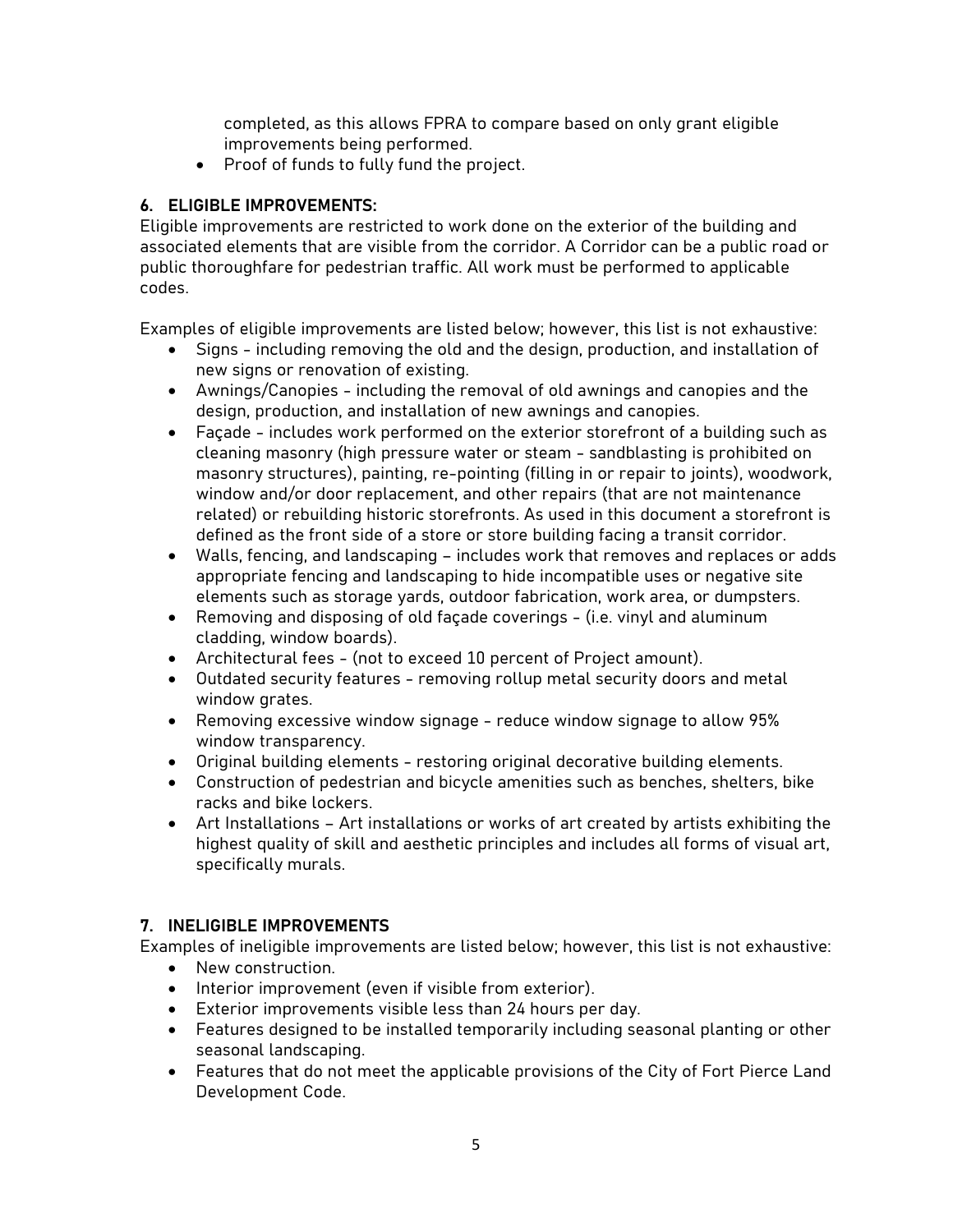- Activities that are primarily for maintenance for example: painting, asphalt sealing, landscape maintenance, power washing, and other maintenance-type activities are not eligible for reimbursement. This list is not exhaustive. If painting, powerwashing, brick repair, or similar cosmetic work is proposed to take place in conjunction with significant exterior enhancements, then those activities may be eligible for the incentive.
- Permit fees and taxes.
- Improvements made prior to grant approval.
- Refinancing existing debt.
- Sweat equity payments (i.e. reimbursement for applicant's own labor and performance of renovation work or new construction).
- Improvements that are required as a result of a violation notice, or citation are not eligible for grant funding.

#### **8. GENERAL PROVISIONS**

The funding assistance provided under the Commercial Façade Grant Program is solely on a reimbursement basis. The FPRA has the exclusive authority to approve or deny program applications based on its determination as to the benefits to the FPRA produced by requested projects. The FPRA may impose any conditions of approval it deems suitable to protect the interests of the agency, including a duly executed contract.

There is no guarantee that funding will be available for every application submitted, including those that meet the required criteria.

The FPRA is a public agency and is governed by the "Florida Public Records Law" under Florida State Statutes, Chapter 119. Any documents provided by the Applicant(s) may be subject to production by the FPRA upon receipt of a public records request, subject to any exemptions provided by Florida Law.

#### **9. DISBURSEMENT OF FUNDS**

The applicant shall incur all initial project costs and may receive reimbursement only after all improvements have been completed in accordance with the grant award. Grant funds will be disbursed upon the receipt of a finding of project completion by the FPRA. The finding of project completion will be granted when the FPRA has received the following package:

- Written notification from the Owner that the project is complete.
- Copies of all required permits and occupancy certificates.
- Copies of paid invoices and evidence of payment (cancelled checks)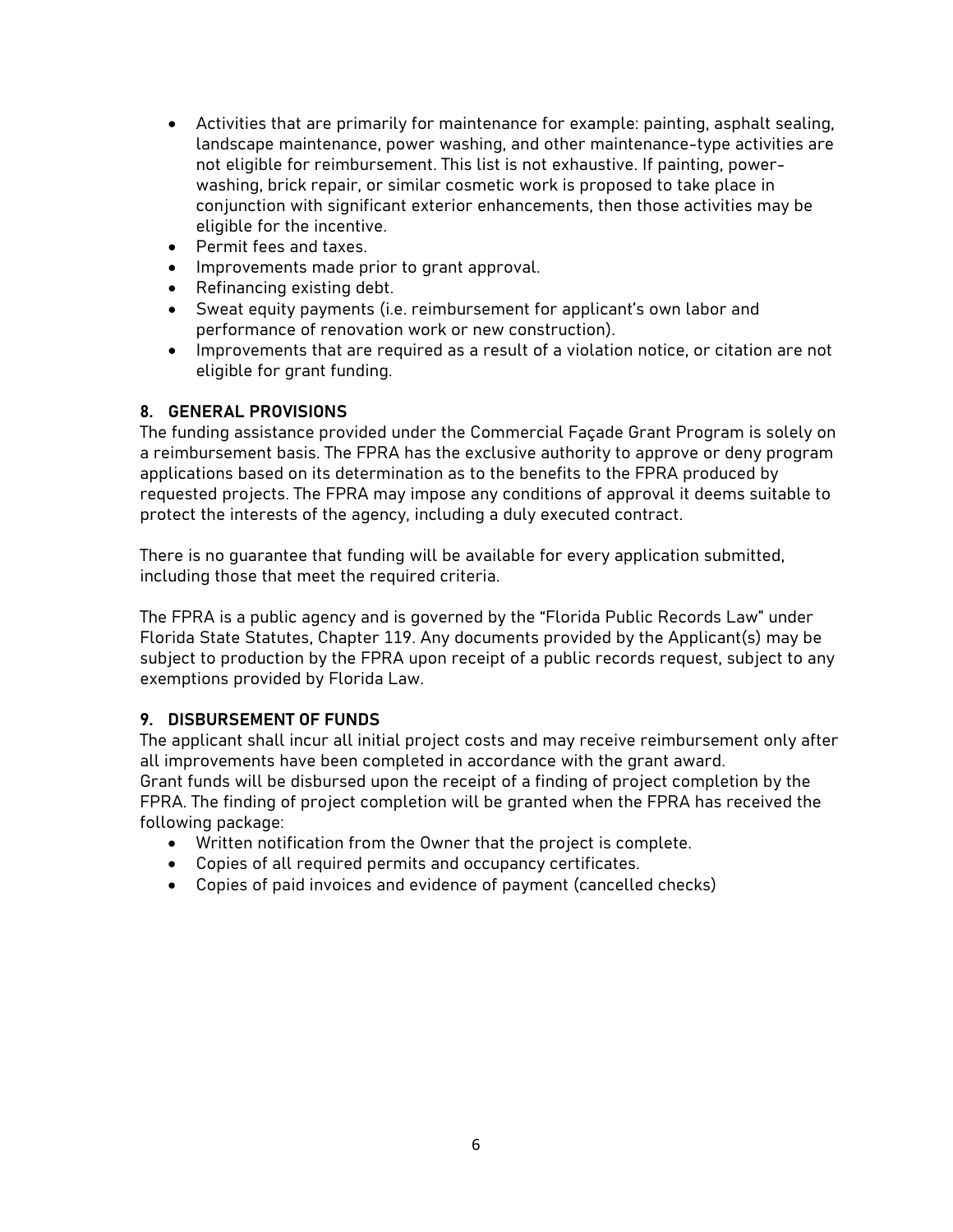#### **10. EVALUATION CRITERIA**

| <b>CRITERIA</b>                                                                                                                                                                             | <b>POINTS</b>      |
|---------------------------------------------------------------------------------------------------------------------------------------------------------------------------------------------|--------------------|
| <b>Visual Impact</b><br>The project's ability to aesthetically<br>transform the building. Does the<br>project eliminate blight? Does the<br>project raise the visual appeal of<br>the FPRA? | 50 points possible |
| Activation<br>Will this project activate a vacant<br>building of portion of a building?                                                                                                     | 20 points possible |
| <b>Type</b><br>Business type has been identified as<br>targeted tier in the Retail &<br><b>Business Study</b>                                                                               | 15 points possible |
| FPRA Plan<br>How does this project meet the<br>goals and objects of the <b>FPRA Plan?</b>                                                                                                   | 15 points possible |

#### **11. TENTATIVE TIMELINE**

The tentative timeline for the Commercial Façade Grant application and award process is listed below. These dates are subject to change.

- a. **Pre-application period:** October 20, 2021 until November 24, 2021
	- i. This period may be extended based on number of applications received.
- b. **Application period:** December 8, 2021 until January 26, 2022
- c. **CRA Advisory Committee:** March 2, 2022
- d. **FPRA Board:** April 12, 2022